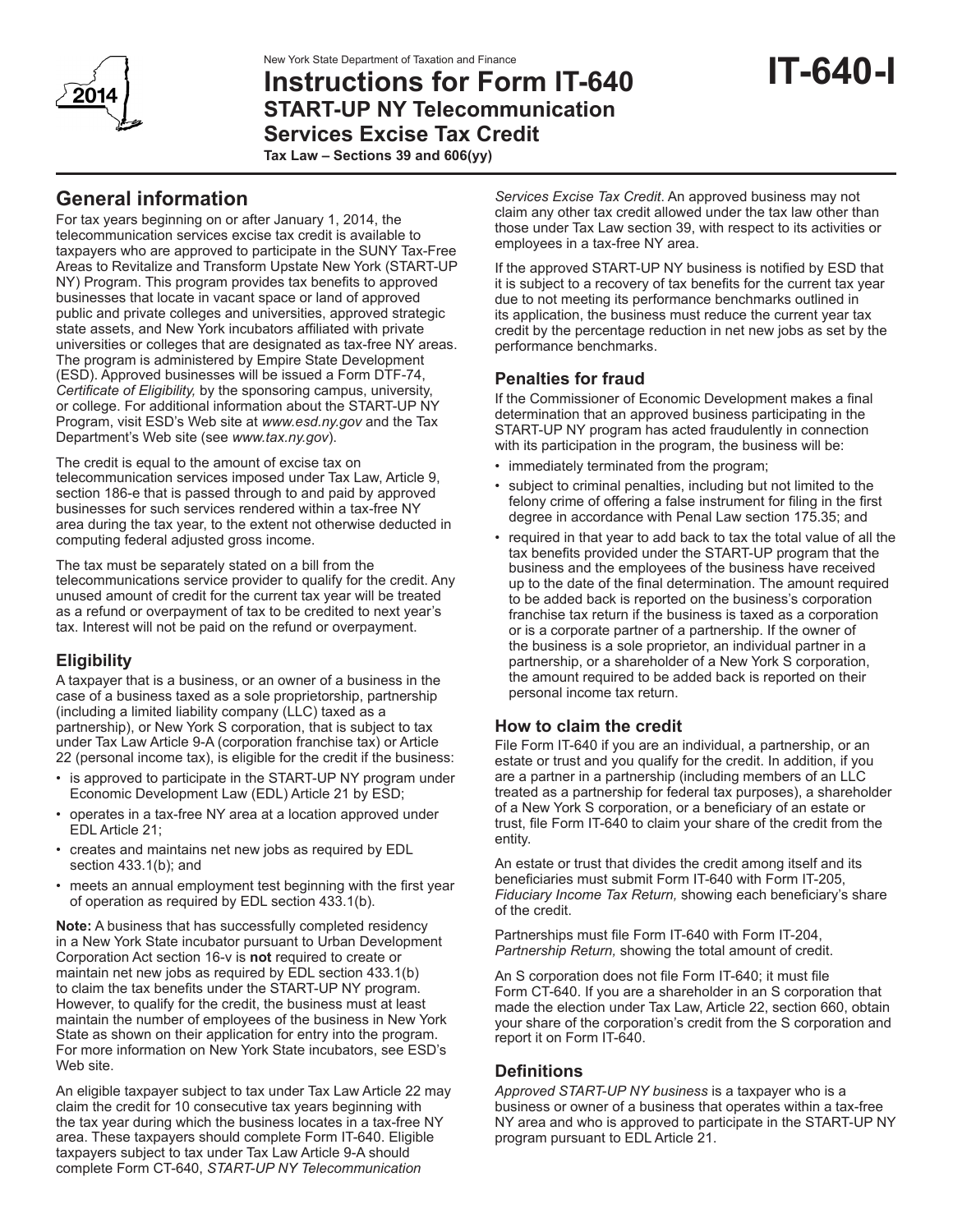*Eligible telecommunication services excise tax* is an excise tax on telecommunication services imposed under Tax Law section 186-e that is separately stated on a bill from the telecommunications provider and that has been paid by an approved START-UP NY business with respect to such services rendered within a tax-free NY area during the tax year.

A *net new job* means a job created by a business participating in the START-UP NY program in a tax-free NY area that satisfies all of the following criteria:

- the job is new to the state;
- the job has not been transferred from employment with another business located in this state through an acquisition, merger, consolidation, or other reorganization of businesses, or through the acquisition of assets of another business, or transferred from existing employment with a related person, as defined in Internal Revenue Code (IRC) section 465(b)(3)(C), located in the state, to similar employment with the business, unless the business has received approval for such transfers from the Commissioner of Economic Development;
- the job is not filled by an individual employed within the state within the preceding 60 months by a related person;
- the job is either a full-time wage-paying job or two or more part-time jobs which together constitute the equivalent of a full-time wage-paying job (a full-time wage-paying job requires at least 35 hours of work per week); and
- the job is filled for more than six months during each year for which the tax benefits are being granted.

The annual *employment test* is satisfied if the average number of employees of the business and its related persons in the state during the year equals or exceeds the sum of:

- the average number of employees of the business and of its related persons in the state during the tax year immediately preceding the year in which the business submits its application to locate in a tax-free NY area; and
- the average number of net new jobs of the business in the taxfree NY area during the tax year.

The average number of employees of the business and of its related persons in the state is determined by adding the total number of employees of the business and of its related persons in the state on March 31, June 30, September 30, and December 31 during the applicable tax year and dividing the sum by the number of these dates occurring within the applicable tax year.

The average number of net new jobs of the business in the tax-free NY area is determined by adding the total number of net new jobs of the business in the tax-free NY area on March 31, June 30, September 30, and December 31 during the applicable tax year and dividing the sum by the number of these dates occurring within the applicable tax year.

The information below represents the Internal Revenue Service (IRS) interpretation of the definition of *related person* in IRC section 465(b)(3)(C) as contained in IRS Publication 925, *Passive Activity and At-Risk Rules*. When preparing your tax return, you should refer to section 465(b)(3)(C) to see if the definition of related person has been amended.

*Related person* includes the following:

- members of a family, but only an individual's brothers and sisters, half-brothers and half-sisters, a spouse, ancestors (parents, grandparents, etc.), and lineal descendants (children, grandchildren, etc.);
- two corporations that are members of the same controlled group of corporations determined by applying a 10% ownership test;
- the fiduciaries of two different trusts, or the fiduciary and beneficiary of two different trusts, if the same person is the grantor of both trusts;
- a tax-exempt educational or charitable organization and a person who directly or indirectly controls it (or a member of whose family controls it);
- a corporation and an individual who owns directly or indirectly more than 10% of the value of the outstanding stock of the corporation;
- a trust fiduciary and a corporation of which more than 10% in value of the outstanding stock is owned directly or indirectly by or for the trust or by or for the grantor of the trust;
- the grantor and fiduciary, or the fiduciary and beneficiary, of any trust;
- a corporation and a partnership if the same persons own over 10% in value of the outstanding stock of the corporation and more than 10% of the capital interest or the profits interest in the partnership;
- two S corporations if the same persons own more than 10% in value of the outstanding stock of each corporation;
- an S corporation and a regular corporation if the same persons own more than 10% in value of the outstanding stock of each corporation;
- a partnership and a person who owns directly or indirectly more than 10% of the capital or profits of the partnership;
- two partnerships if the same persons directly or indirectly own more than 10% of the capital or profits of each;
- two persons who are engaged in business under common control; and
- an executor of an estate and a beneficiary of that estate.

To determine the direct or indirect ownership of the outstanding stock of a corporation, apply the following rules:

- 1. Stock owned directly or indirectly by or for a corporation, partnership, estate, or trust is considered owned proportionately by or for its shareholders, partners, or beneficiaries.
- 2. Stock owned directly or indirectly by or for an individual's family is considered owned by the individual. The family of an individual includes only brothers and sisters, half-brothers and half-sisters, a spouse, ancestors, and lineal descendants.
- 3. Any stock in a corporation owned by an individual (other than by applying rule 2) is considered owned directly or indirectly by the individual's partner.

When applying rule 1, 2, or 3, stock considered owned by a person under rule 1 is treated as actually owned by that person. However, if a person constructively owns stock because of rule 2 or 3, he or she does not own the stock for purposes of applying either rule 2 or 3 to make another person the constructive owner of the same stock.

# **Specific instructions**

See the instructions for your tax return for the *Privacy notification* or if you need help contacting the Tax Department.

**Individual (including sole proprietor) and partnership:** Complete lines A and B, and Schedules A, B, and E.

**A married couple in a business enterprise that made an IRC 761(f) election to file two federal Schedule C forms instead of a partnership return:** If you file jointly, compute your credit amount as if you were filing one federal Schedule C for the business. Complete lines A and B, and Schedules A, B, and E.